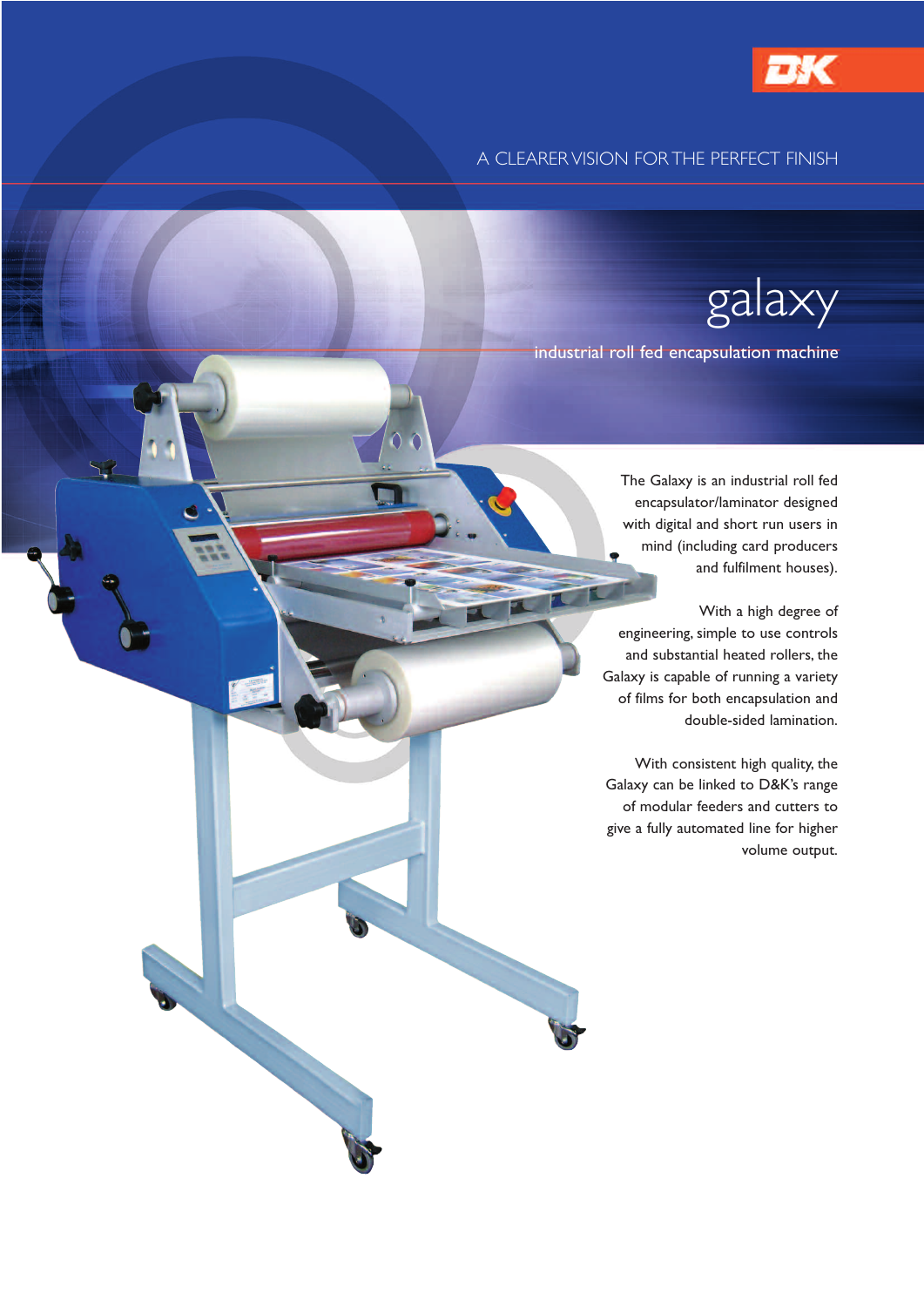

## A CLEARER VISION FOR THE PERFECT FINISH

galaxy

industrial roll fed encapsulation machine

A simple control panel allows speed, temperature and cooling fans to be adjusted to suit the work being run.

ALAXY ENCAPSULATOR D&K EUROPE LTD

START

MEN



Special heated rollers for scratch-free processing of polyester and OPP films.



A fully adjustable, positive side lay is provided to aid consistent feeding by hand.The feed table can be easily removed to allow the coupling of an automatic sheet feeder.



Side slitters are provided to minimise the need for trimming

after the encapsulation process.

A twin bank of cooling fans is supplied to enhance film clarity and aid clean side trimming.



Films with either 57mm or 75mm cores may be used for flexibility of supply.



Nip and pull roller pressures are adjusted independently for best results.

Call 01582 562518 sales@encoremachinery.co.uk www.encoremachinery.co.uk